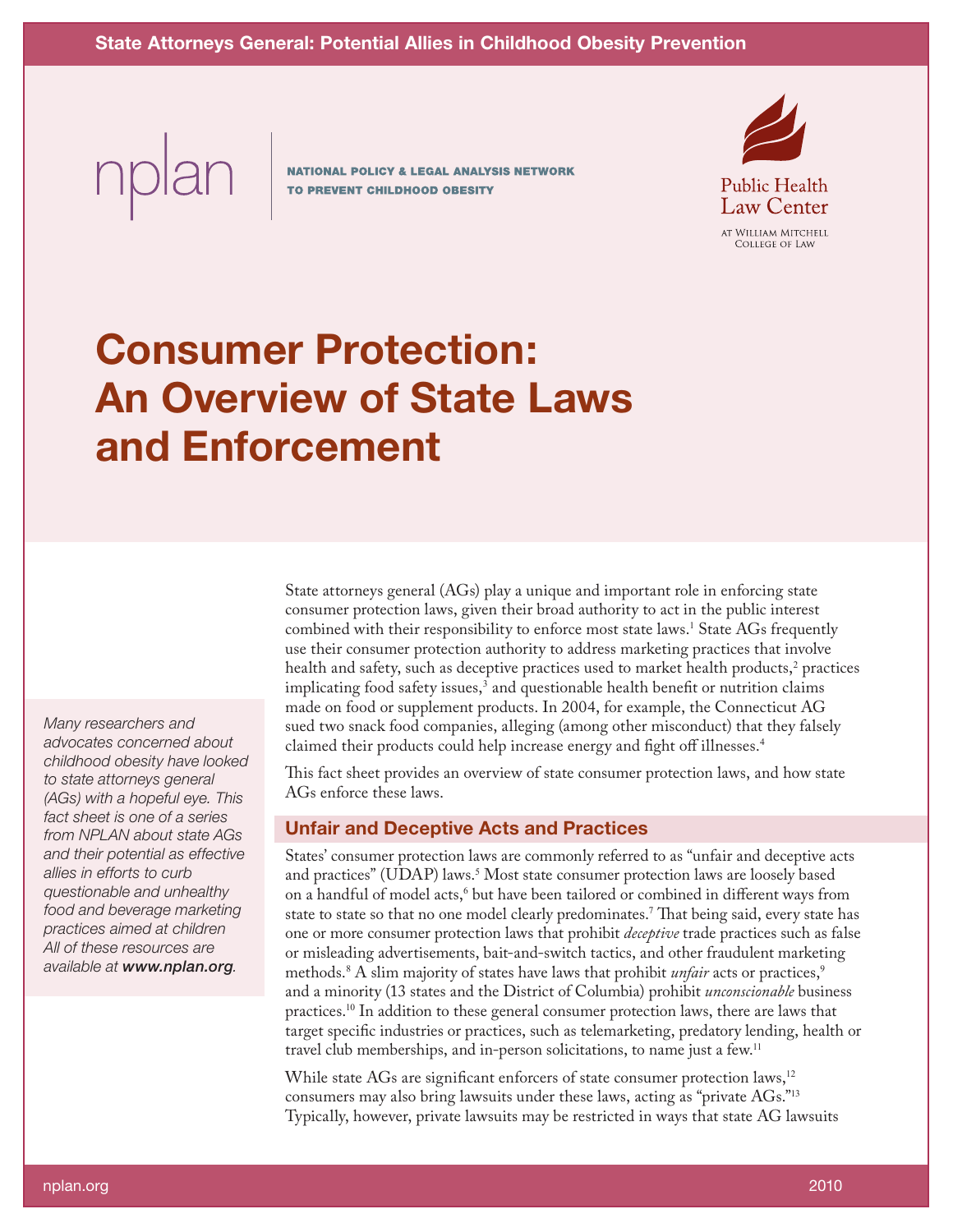are not. For example, private lawsuits may not be able to obtain the full range of remedies available to state AGs; or a consumer may be required to give the defendant advance notice before filing a lawsuit (giving the defendant an opportunity to dodge the lawsuit — and long term consequences — by simply refunding money only to those who complain); or the law may impose additional evidentiary burdens on consumers, such as requiring them to prove that they relied on the specific practice they are suing over, or that the defendant's conduct affects the public at large.<sup>14</sup> State AGs may have the authority to enforce consumer protection laws either civilly, criminally, or both.<sup>15</sup> The fact sheets in this series focus on AG civil enforcement practices because most consumer protection cases are brought as civil actions, and children's food and beverage marketing issues are more likely to lend themselves to civil enforcement.

## **Elements of a Consumer Law Violation**

Although a number of state UDAP laws prohibit unfair and unconscionable acts or practices, deception claims typically will be the heart of a case. Unfairness or unconscionability claims usually serve as additional hooks, if they're included at all. Deception and unfairness are often lumped together arguably, deceptive practices are inherently unfair to consumers, though there are certainly practices that may not be deceptive but are still unfair (e.g., suing consumer credit cardholders in states far away from where they live).

State AGs tend to favor cases based on deception over those based solely on theories of unfairness or unconscionability, because the standards for unfairness and unconscionability are less well developed than the standards that apply for deception.<sup>16</sup> Also, to the extent that multistate action is desirable, cases focused on these theories would be at a disadvantage because not every state UDAP law includes unfairness or unconscionability. Advocates calling for state AG action on food and beverage marketing issues may find it more productive to focus on cases based on deceptive or misleading advertisements or practices.

#### **Establishing Deception**

The elements needed to establish that an ad or practice is deceptive depend on state law; many UDAP laws include a list of specific acts or practices that the law deems deceptive or unfair. So to assess whether a certain act or practice is illegal under a state's consumer protection laws, advocates should first review the law(s) to see what conduct is covered.<sup>17</sup> Absent express language in the law, general principles taken from court cases usually apply:

**1. Consumer protection laws should be broadly interpreted in favor of protecting consumers**. <sup>18</sup> This principle applies particularly in cases brought by state AGs.<sup>19</sup> This means that when interpreting consumer protection statutes — what kinds of conduct are covered, who is protected (only individuals? small businesses?) — courts should not interpret the law narrowly because the purpose of the law is to root out consumer fraud, in whatever creative form it might be found.

- **2. The** *net* **or** *overall impression* **of the ad or practice is what matters.**<sup>20</sup> If the net effect is misleading, the law is violated — even if an ad makes statements that are literally true, for example, or includes disclosures. Moreover, omissions of material information can be just as deceptive or misleading as affirmative statements or representations.<sup>21</sup>
- **3. The act or practice must have the** *tendency or capacity* **to deceive a consumer.** Proof that consumers were *actually* deceived is not required<sup>22</sup> — although proof of actual deception is highly preferred, and sometimes necessary in practice for an AG to take a case. Additionally, state AGs usually do not need to prove that a defendant *intended* to deceive consumers.<sup>23</sup>
- **4. The ad or practice should be viewed from the perspective of the "reasonable consumer."** Courts typically assess the potential net effect of the ad or practice from the perspective of the reasonable or average consumer who is being targeted. In some cases, however, courts will apply a more lenient "least sophisticated consumer" standard instead.<sup>24</sup>

#### **Establishing Unfairness**

Standards for unfairness are generally less developed and therefore less predictable than standards for statutory deception.<sup>25</sup> Legal assessments of the unfairness of a certain business practice typically focus either on the nature of the conduct or the relative positions of the two parties. A Georgia court, for example, defined unfairness as "reprehensible conduct" that shows a "blatant disregard of the rights of innocent purchasers."26 A North Carolina court defined unfairness as conduct that amounts to "an inequitable assertion of [a party's] power or position."27

Roughly half of the 28 states with unfairness laws have adopted unfairness tests that are based on an approach used by the Federal Trade Commission (FTC)<sup>28</sup> until the early 1980s, which defined unfairness as conduct that "offends public policy," "is immoral, unethical, oppressive, or unscrupulous," and "causes substantial injury to consumers."29 In 1980, the FTC issued a policy statement (which was later made into law) that shifted the focus of the federal test primarily to the substantial consumer injury component, making it significantly more difficult for the government to establish a violation.<sup>30</sup> This newer FTC unfairness standard, however, has been adopted by only a few states.<sup>31</sup>

## **Enforcing State Consumer Protection Laws**

In general, state AGs have at least two important types of power related to their authority as the state's chief law enforcer. First, state AGs have broad authority to investigate possible violations of the law, including the power to obtain information and, usually, to take depositions, as part of their investigation.<sup>32</sup> This authority is commonly referred to as Civil Investigative Demand (CID) or administrative subpoena authority. This way, state AGs are able to collect and assess potential evidence before ever filing a case. They also can use this information to strengthen their positions when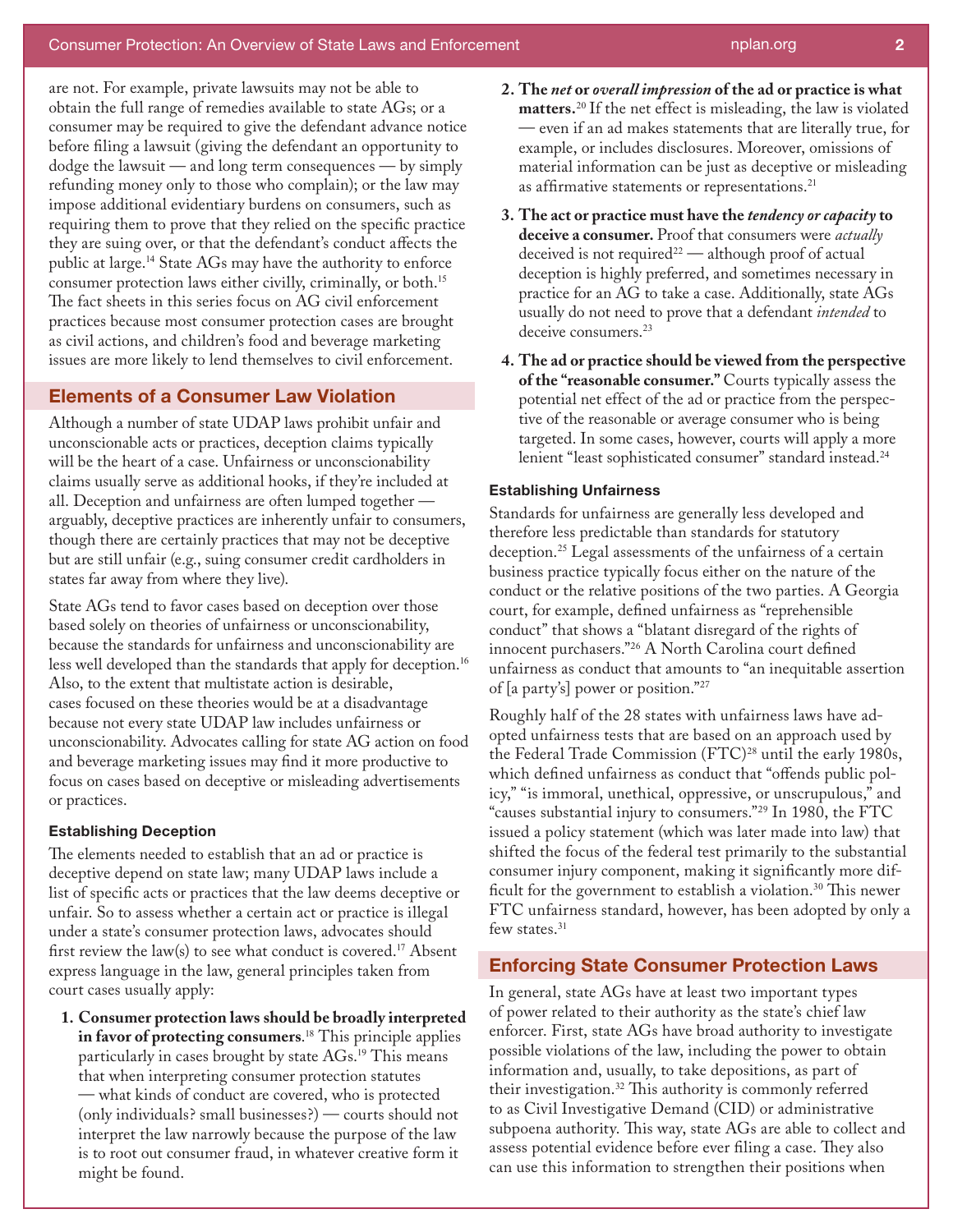negotiating with targeted companies to try to resolve their concerns before filing a lawsuit.

This CID authority is a powerful tool; the threshold for issuing one is low — typically, the state AG needs merely to have reason to believe that a law has been or is being violated, or that a violation is about to occur.<sup>33</sup> At the same time, CIDs can require the recipients to disclose information that they would rather not share with outsiders.

Second, state AGs typically have the authority to obtain a range of remedies in court, including:

- $\cdot$  "Equitable relief"  $-$  i.e., injunctions, which are court orders that either prohibit a company from doing something (such as conducting business in the state, selling a certain type of product, or using a specific type of advertisement or sales technique), or require a company to do something (such as making certain disclosures in specific ways, or including a specific provision in its contracts with consumers)
- • Restitution payments to or on behalf of consumers who lost money because of the company's conduct
- Civil penalties or fines<sup>34</sup>

These remedies (or their equivalents) usually can also be obtained by state AGs through an agreement with the target of the investigation or action, known as an *Assurance of Voluntary Compliance* or an *Assurance of Discontinuance*. <sup>35</sup> Many state AG investigations and cases are resolved through the use of Assurances or similar agreements. Assurances can result in settlements before significant litigation costs are incurred with the same general effect as settlements or court orders resulting from a trial. Also, Assurances and similar settlement agreements can be a face-saving measure for both sides — the company or entity agreeing to the Assurance usually does not admit to any wrongdoing, while the AG gets to declare a victory for consumers.

## **Enforcing Federal Consumer Protection Laws**

State AGs also have authority to enforce certain federal consumer protection laws, such as the Nutrition Labeling and Education Act<sup>36</sup> and the Children's Online Privacy Protection Act,<sup>37</sup> among others.<sup>38</sup> State AGs often share consumer complaints and other information with each other as well as with the Federal Trade Commission (FTC). The FTC (and only the FTC) has the authority to enforce Section 5 of the FTC Act,<sup>39</sup> which prohibits "unfair methods of competition" and "unfair or deceptive acts or practices" "in or affecting commerce."<sup>40</sup> However, conduct that violates the FTC Act will often violate state consumer laws as well, so state AGs sometimes bring consumer protection actions in coordination with the FTC against the same defendants.

For more information about state AGs and their consumer protection authority and activities, see the other fact sheets in this series, available at **www.nplan.org**.

## **Additional Resources:**

- *Identifying and Reporting Misleading Ads: How to Help Enforce Federal Regulations Limiting Deceptive or Unfair Marketing*, by Angela Campbell (2010), *available at* www.nplan.org.
- *State Attorneys General and Public Health: Capacity and Impact,* a 2010 memo from the National State Attorneys General Program and the Rudd Center on Food Policy and Obesity, available at www.law.columbia.edu/center\_ program/ag/policy/health/Obesity
- The National State Attorneys General Program has launched a Health Law Initiative to provide resources and convene events on the role of attorneys general in health advocacy and enforcement. For more information, see www.law. columbia.edu/center\_program/ag/policy/health



### phlpnet.org

*NPLAN is a nonprofit organization that provides legal information on matters relating to public health. The legal information provided in this document does not constitute legal advice or legal representation. For legal advice, readers should consult a lawyer in their state.*

*This fact sheet was developed by Julie Ralston Aoki, Staff Attorney at the Public Health Law Center at William Mitchell College of Law, with assistance from law clerks Jayce Lesniewski and Adam Pabarcus. Editorial assistance was provided by Samantha Graff, Seth E. Mermin, and Carrie Spector.*

*Support for this fact sheet was provided by a grant from the Robert Wood Johnson Foundation.*